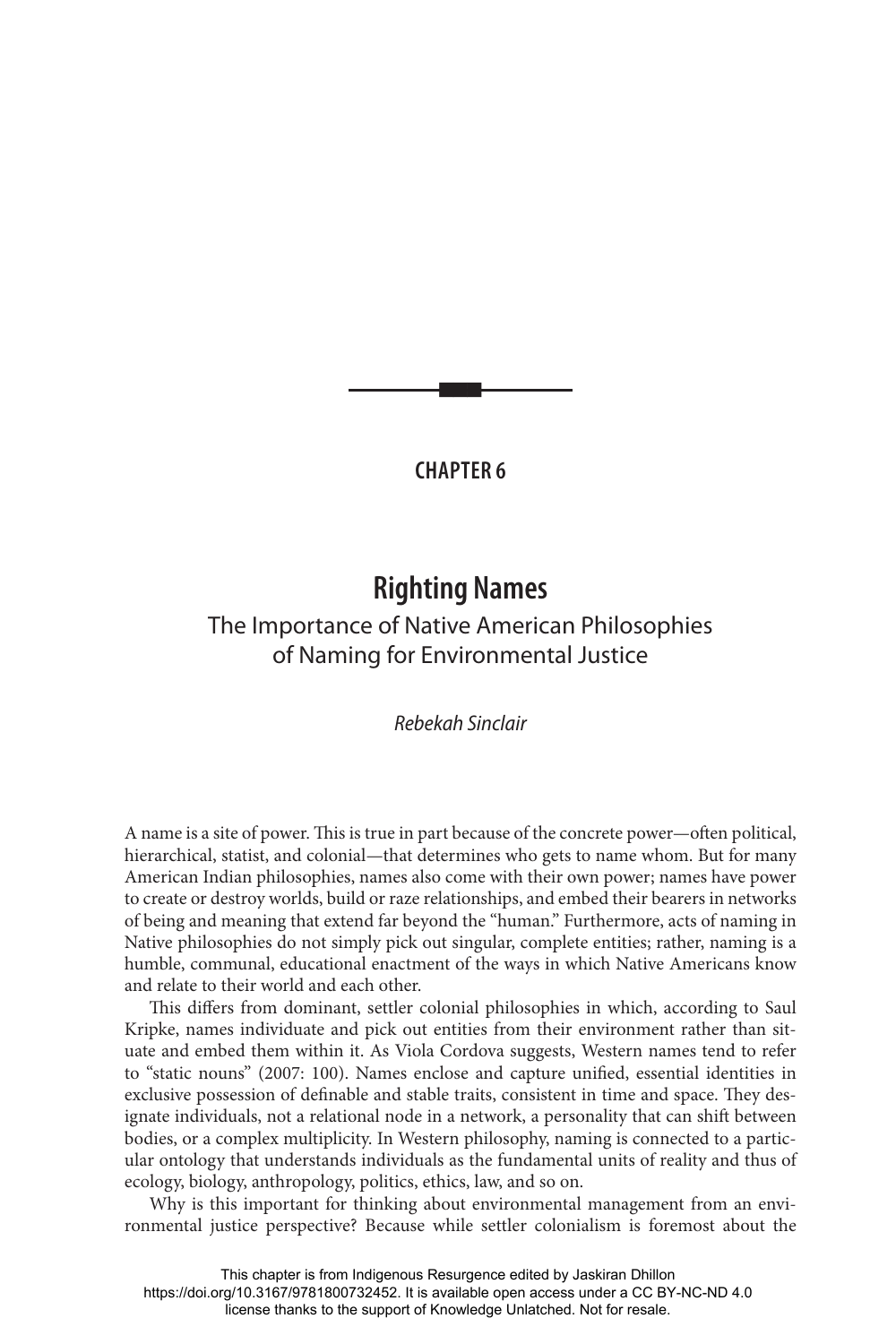ongoing dispossession of land (Alfred 2012; Tuck and Yang 2012), it includes the ongoing imposition of Western "processes of ordering" the world that continually dispossess and disallow Indigenous ways of managing land and relations with their peopled communities (Snelgrove et al. 2014; Standing Bear 2006; Whitt 2009; Wildcat 2009; Wolfe 2006). In North America, environmental management practices and policies have long participated in settler dismissal of Indigenous knowledges and needs. Such practices typically rely on settler knowledges of land, ecosystems, and bodies, and often seize control of environmental resources to which American Indian tribes have claim through complicated "bureaucratic processes that often conflict with Indigenous cultural orientations towards the natural world" (Richmond et al. 2013: 3). Even when environmental policies are aimed at including American Indian voices in practices of comanagement, they often lack the infrastructure or resources to follow through (Middleton 2013), or find Indigenous naming and knowledge of nature incompatible with the Western values that drive environmental policy (Watson 2013). For example, when Koyukon elders tried to clarify their concern regarding the decline in migrating birds in the Koyukuk/Nowitna wildlife refuge, their local knowledges and oral histories about the frequency of "speckled-bellies" (the Koyukon name for white-fronted geese) did not meet conservation biology's standards for scientific quantification. Koyukon counting did not count, so no preservation or management plan was put in place despite the bird's absence (Watson 2013).

In short, one can exist on one's traditional lands and still have the use, development, and names of the lands and creatures altered so radically that Indigenous communities are still ontologically and epistemologically displaced (Alfred 2012). In particular, settler colonial namings, naming practices, education, and language colonization have dramatically altered American Indian engagement with the "material and social world . . . thus preventing ontological security." Controlling the proper names of human or nonhuman persons that is, the name that is ethical or appropriate—is one way in which settler colonialism and environmental management practices erase Native American knowledges and ontologies (Bang and Marin 2015: 541; see also Lomawaima 2007). In other words, "naming is *the* site at which issues with references between Western and Indigenous epistemologies unfold" (Bang et al. 2014: 11, emphasis added).

Where I live as a settler and guest in Kalapuya territory, in central Oregon, the names of lands, places, rivers, seasons, directions, and species have been changed. This is true for most territories of Turtle Island, or the land settlers now call North America. Changing the names obscures and destroys not only American Indian cultures and languages but also the familial and ethical relations represented and brought about by those names. The result is that very pressing problems—like water rights, use and distribution of "resources," ecosystem management, and invasive species solutions—are all operating without Indigenous ontologies and epistemologies represented in those names. For example, using settler colonial names for the Chicago and Des Plaines rivers, rather than using their Indigenous names also or instead—*Sikaakwa* (Miami for "skunk place" or "onion field") (Callary 2009), and *Sheshikmaoshike sepe* (Potawatomi for "river of the trees which flow," referring to sugar maple trees and their sap) (Vogel 1962)—not only establishes settler temporalities, placing Indigenous names and lands in the past. It also erases important relational realities about the land itself: realities about the kinds of things that grow and live there, how the rivers interact with the wetlands, and thus how to restore or make healthy the spaces currently occupied or corroded by settler extractive technologies. In other words, not only are the regional knowledges and networks held within the names lost, but this loss has all manner of consequences for our ability to come up with holistic, creative, and just environmental policies (Bang and Marin 2015).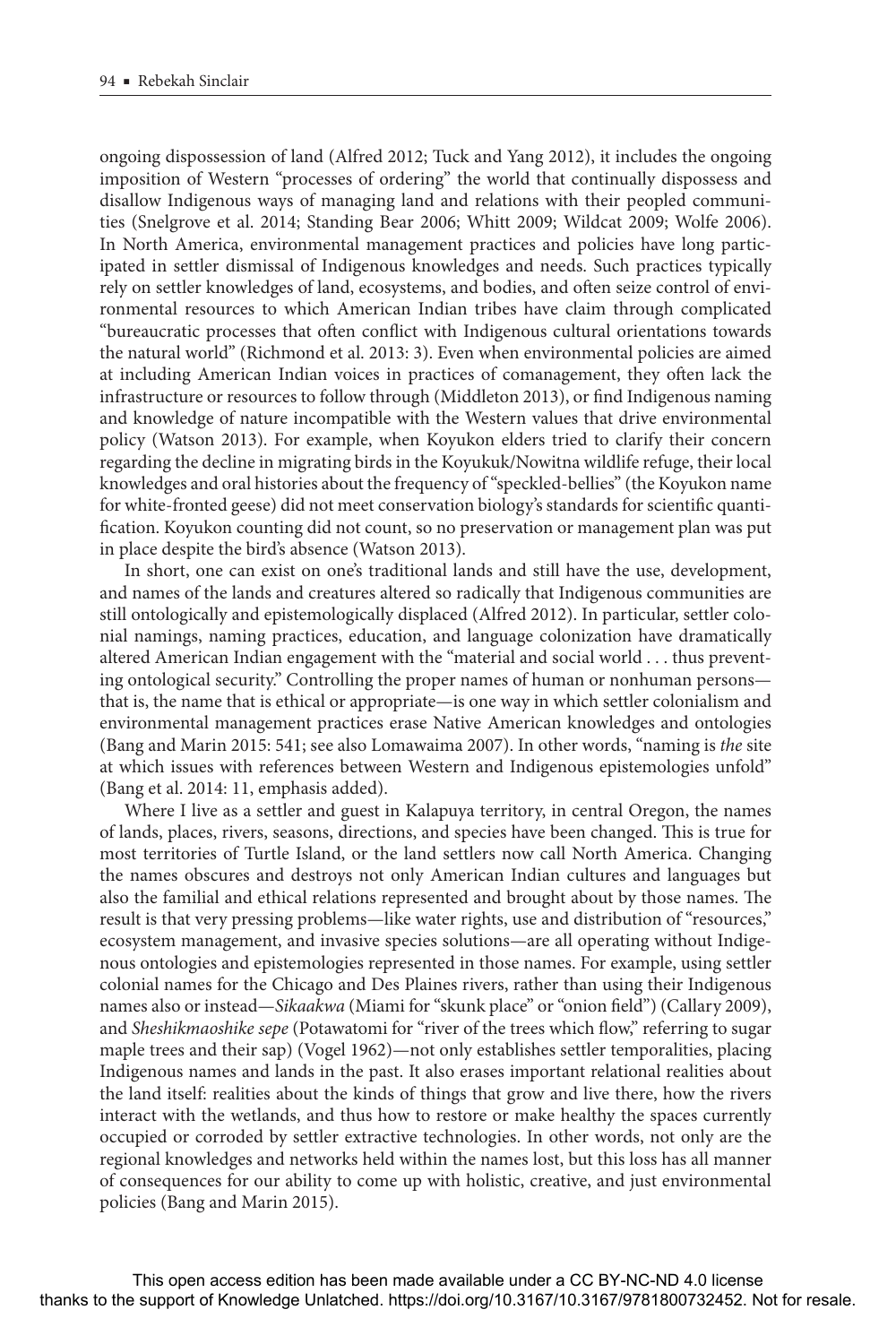Furthermore, as new names and designations arise in environmental movements names like "invasive species"—they are mostly distributed by non-Indigenous activists or scientists outside of contact with Native American peoples and thus do not reflect Native relational philosophies. Yet these new designations are often and nonetheless the only way of rendering legible Indigenous claims against settler colonial technologies or troubling species management practices. Through their control of names, settler colonial ontologies control how ecological relations, environmental injustices, and Indigenous bodies are intelligible, making it difficult for Indigenous peoples to clarify harms against their peopled communities, where people, for Thomas Norton-Smith (2010), includes animals, plants, and land and where a person is not an individual but, as Megan Bang and Ananda Marin (2015) suggest, a set of relations. As Bang and colleagues remind us, the anthropocentrism at work in Western ontology and naming is itself a form of "dispossession and epistemic violence," as it erases the agency and value of the nonhuman peoples with whom Native Americans build their communities (2014: 8).

For centuries, American Indians have resisted settler colonialism and its extractive, eradicatory, domesticating violence on Native communities, creatures, and lands precisely through radical acts of naming and renaming. In his essay about the importance of Native studies, Peter Kulchyski even argues that the interdisciplinary work done by Native studies can be summarized as "the setting right of names, the righting of names as much as the writing of names" (2000: 13). Yet there exists no extensive, systematic account to express why and how those names matter, or to explain how Indigenous names designate relations and networks, rather than individuals, and to explore how they enact and perform relational ontologies, creating tangible bonds broken by settler renaming or misnaming.

This article thus weaves together Native philosophies, philosophy of language, Indigenous stories of naming and resistance, and anthropological literature on American Indian naming to create a fuller picture of Indigenous philosophies of naming.<sup>1</sup> Importantly, I am not *creating* a Native philosophy of naming from fragmented stories that lack philosophical rigor or require translation. That kind of project would reproduce Western philosophy's condescending, derisive treatment of Indigenous thought. Instead, following Norton-Smith, I highlight the fact that American Indian philosophies of naming are robust and fully formed, already present within and demonstrated by Native practices and beliefs (2010: 2). I want to learn from these philosophies, foregrounding Native voices, to emphasize the importance of names and the knowledges they contain for building and sustaining Indigenous communities beyond the human. Native names must become central for environmental justice to resist settler colonial violence against *all* members of Native communities.

First, I explore some central principles regarding Native American ontological theory, epistemic virtue, and ethical responsibility, setting the stage for how Native naming uniquely connects these three elements into a complete, robust philosophy. Though these philosophies may share commonalities with Indigenous philosophies from elsewhere in the world, this article focuses on American Indian philosophies because I am a settler occupying Native American lands, and my responsibility is to learn from and defer to these specific communities in their quests for environmental justice.

Amplifying the work of many American Indian authors and allies, I then focus on several principles or characteristics of Indigenous naming. In general, I note that Native American names tend to emerge from communities to expand or reaffirm those communities and are embedded in networks of consensual action by many other respectful agents (including the names themselves). Names are also intended to recall and secure knowledge of particular associations and relations, so they do not individuate but rather situate and embed what we might call "individuals-in-relations" within specific kinship structures.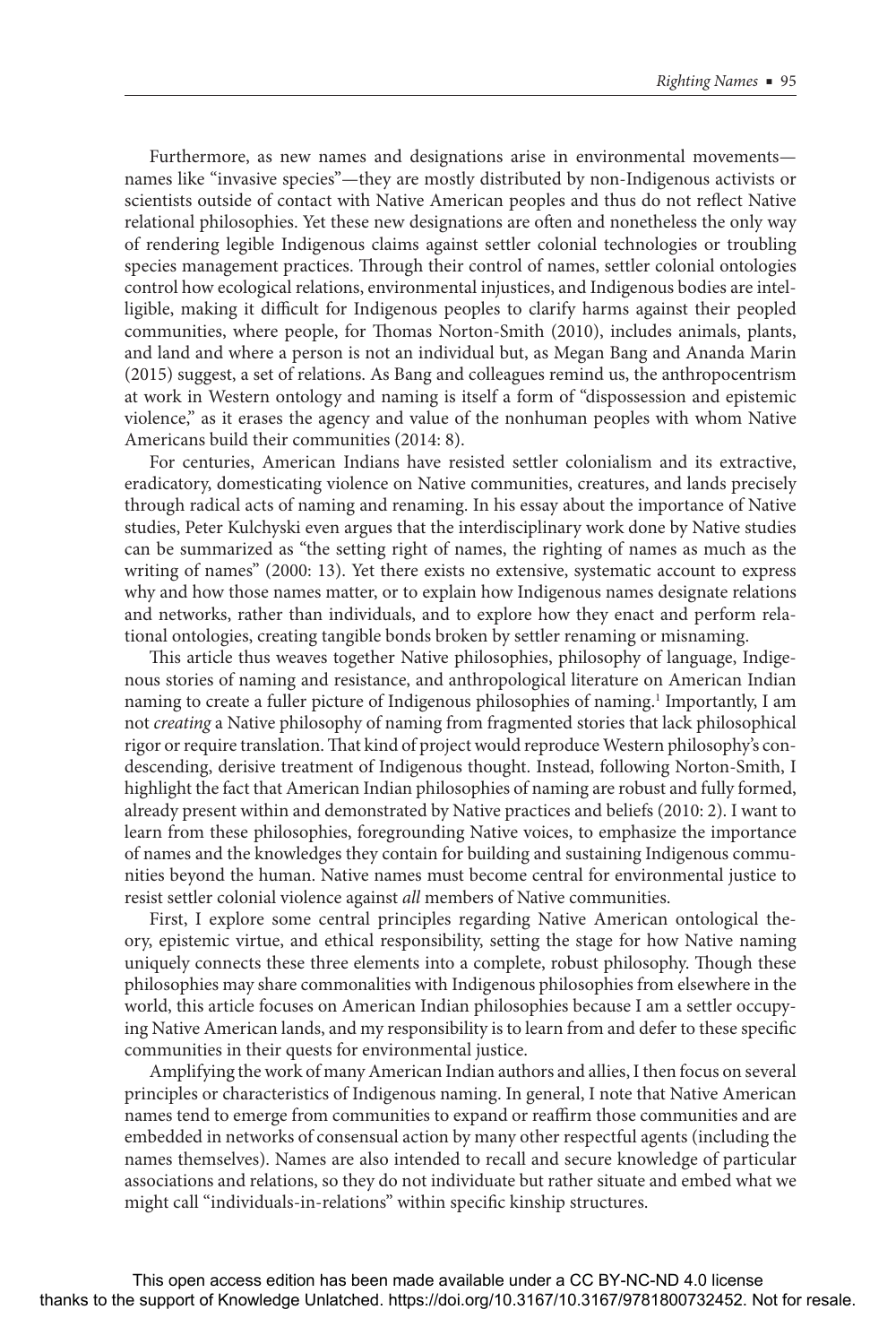Finally, I consider how decolonizing Native naming practices, and deferring to or including Indigenous names, is paramount for pursuits of environmental justice, as well as for accurately understanding the environmental and ecological relations to which Indigenous names refer and in which Native lives are embedded. Hope for environmental justice and for revitalizing land, recovering species, and so on, resides in affirming Indigenous names.

### **Native Ontology, Epistemology, and Ethics**

Before diving into Native philosophy of naming and its distinct ontological, epistemological, and ethical implications, let me clarify what exactly American Indian scholars mean by ontology, epistemology, and ethics. Can we even make claims about Native ontology without erasing important differences between various Native American philosophies?

For Cordova (2007), Norton-Smith (2010), Donald Fixico (2003), Anne Waters (2004), and others, there is no singular or unified Native American philosophy: only philosoph*ies*. There have always been and continue to be irreducible differences between the hundreds of American Indian cultures, lifeways, and philosophies. In maintaining their vital differences, Native Americans have resisted both homogenization by Western philosophies *and* assimilation by Western culture. Yet Cordova suggests that American Indians have begun recognizing that they "have more in common with other indigenous groups, regardless of their obvious differences, than they do with the conceptual framework of the European colonizer." Cordova argues that it is "possible to identify some of the conceptual commonalities shared by Native Americans," yet these commonalities are recognized and thematized by Native Americans themselves, not the colonial, Western eye (2007: 102). Even as Norton-Smith rejects a monolithic set of American Indian beliefs, he argues for the importance of recognizing "themes" and "principles" that "seem to occur across American Indian traditions" (2010: 3). Furthermore, Anne Waters and Agnes Curry (2009) suggest American Indians recognize commonalities for specific reasons. For example, commonalities help form an argument in defense of American Indian philosophies as fully formed worlds (Norton-Smith 2010). In short, these represent goal-oriented efforts (taken up at specific times for specific reasons), directed by American Indians themselves, to reject overarching, unifying theories by respecting differences while also recognizing important connections. In lieu of addressing a single Native ontology, epistemology, or ethics, I defer to Native American scholars who address contingent commonalities among irreducibly plural American Indian ontolog*ies,* epistemolog*ies*, and ethic*s*.

Ontology is the aspect of philosophy that considers the nature of being or of what is. Waters claims that Indigenous ontologies build worlds that are multiplicitous, fluid, complex, relational, and entangled. They affirm the change of categories and identities rather than permanence and fixed essence. Summarizing the distinctions between Western and Native American ontologies, Waters suggests that Indigenous "ontology, as animate (continuously alterable)," and thus open to change rather than fixed, "will be inclusive (nonbinary) rather than exclusive (discrete binary), and have nondiscrete (unbounded) entities rather than discrete (discretely bounded) entities" (2004: 107). Jarrad Reddekop describes Native ontologies as being characterized by relationships, "beginning with an assumption that *relations* are prior, that any atomistic 'thing' is rather only a kind of (at least temporary) fixity or concrescence, a gathering constituted in and through these prior, dynamic, and contextual relations." Native relational ontologies thus focus on what "happens *between*  (including between levels of structure) rather than focusing *on* supposedly individual things, and indeed do so as a way of understanding what any particular thing is at any given time" (2014: 35). By doing this, Native languages, systems of categorization, and orderings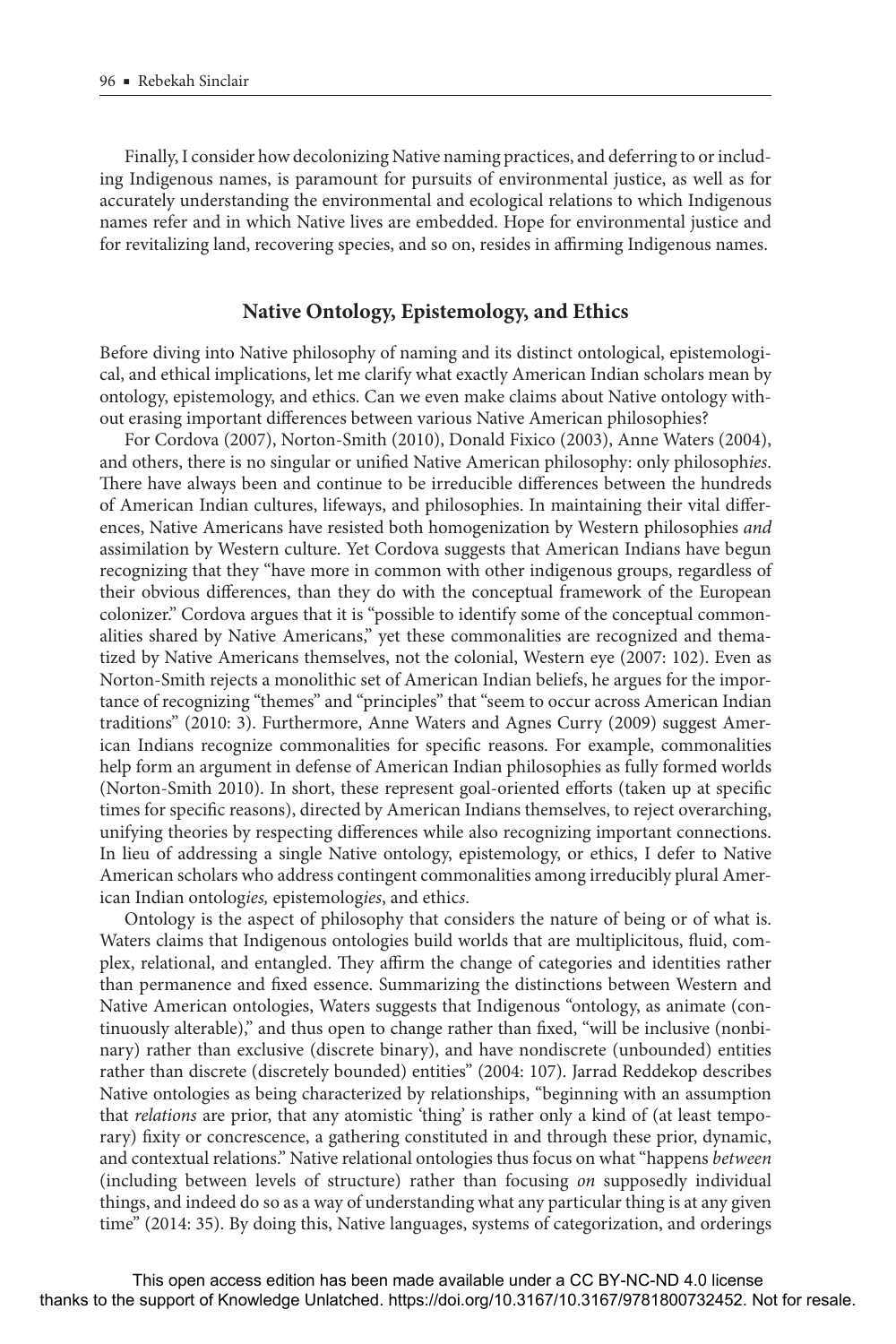represent wholly different worlds: "different words make different worlds" (Norton-Smith 2010: 6). That is, Indigenous ontologies and beliefs create complete if open systems that "have the power to orient us in life" (Hester and Cheney 2001: 319).

For American Indian philosophies, epistemology—the study of knowledge and truth is not independent from ethics, since knowledge is often contingent on knowing *rightly,* or in ways that help the community. In Indigenous epistemologies, the world does not need to be poked, prodded, controlled, and dissected in order to discover its inner meanings. American Indian truths are fundamentally guided by the right actions, the right goals, or what Lee Hester and Jim Cheney call responsible knowledge ("responsible truths") and an "ethical-epistemological orientation of attentiveness" rather than of domination (2001: 319–320). For Norton-Smith, we know our knowledge is true when it is characterized by "a *respectful* success in achieving a goal" (2010: 64). Knowledge is thus based on a particular context: "Without context there can be no knowledge, or knowing, and hence knowledge exists only when belief practices develop, are in harmony with communal well-being" (Simpson 2014: xxi). In other words, how we come to understand inflects and colors the things that we know, and what we know needs to be directly related to helping our community (Cajete 2000, 2004; Jojola 2004). Vine Deloria suggests that "no body of knowledge exists for its own sake outside the moral framework of understanding" (1999: 47). So knowledge must be both respectful and useful for the community: these are the ways of determining the success or accuracy of knowledge (Basso 1996; Simpson 2014).

Furthermore, Indigenous epistemologies are characterized by humility. There are no bare facts (Deloria 1999; Norton-Smith 2010; Whitt 2009). Native American philosophies do not assume that the structures of our minds have unmitigated access to the inherent, permanent, and discrete structures of the universe, and instead recognize that no set of beliefs or knowledge is ever value neutral. American Indian epistemologies tend to affirm both the world and their ontological maps of the world, but do not confuse one for the other, as Western sciences and epistemologies often do (Norton-Smith 2010).

That respectful practices are built into epistemologies bespeaks the centrality of ethics for Indigenous worlds. According to Cordova, Native American ethics prioritizes the "we" over the "I," understanding all life as fundamentally social and reliant, while simultaneously rejecting hierarchical ways of organizing those relations (2004: 177). Instead of seeing hierarchies, Native ethics affirm differences between creatures, land, and forces, all of whom equally "participate in the continuing creation of reality" (Deloria 1999: 47) This "'complete' system" of ethics, as Cordova names it, includes responsibility not only for other members of society—which, as we recall, extends well beyond the human—but also "toward the planet which has produced one and upon which one is dependent" (177).

Importantly, these ethics are not strictly deployed with other humans, but are exchanges between the entire peopled world, where "people" includes plants, places, lands, animals, and so on (Atleo 2011; Callicot 1989; Cordova 2004; Jojola 2004; McPherson and Rabb 2011; Norton-Smith 2010; Whitt 2009). In their sweeping account of the connections between ethics, land, and personhood, Dennis McPherson and Douglas Rabb clarify that "a person is someone with whom our relationships may be, indeed must be, evaluated morally" (2011: 89). These personal relations are so intertwined that disrupting Indigenous relations to land and fellow peopled communities can be considered a way of disrupting their personhood (Alfred 2012; Bang and Marin 2015; Corntassel et al. 2009; Tuck and Yang 2012).

This connection between the animals, the environment, and personhood is central for understanding what ethics and justice mean for American Indian communities. In order to be in ethical relations with Native American peoples—to speak of the rights of or duties to Native American communities in terms of environmental justice—we must speak about the *whole* community, including the "other-than-human persons organized into congeries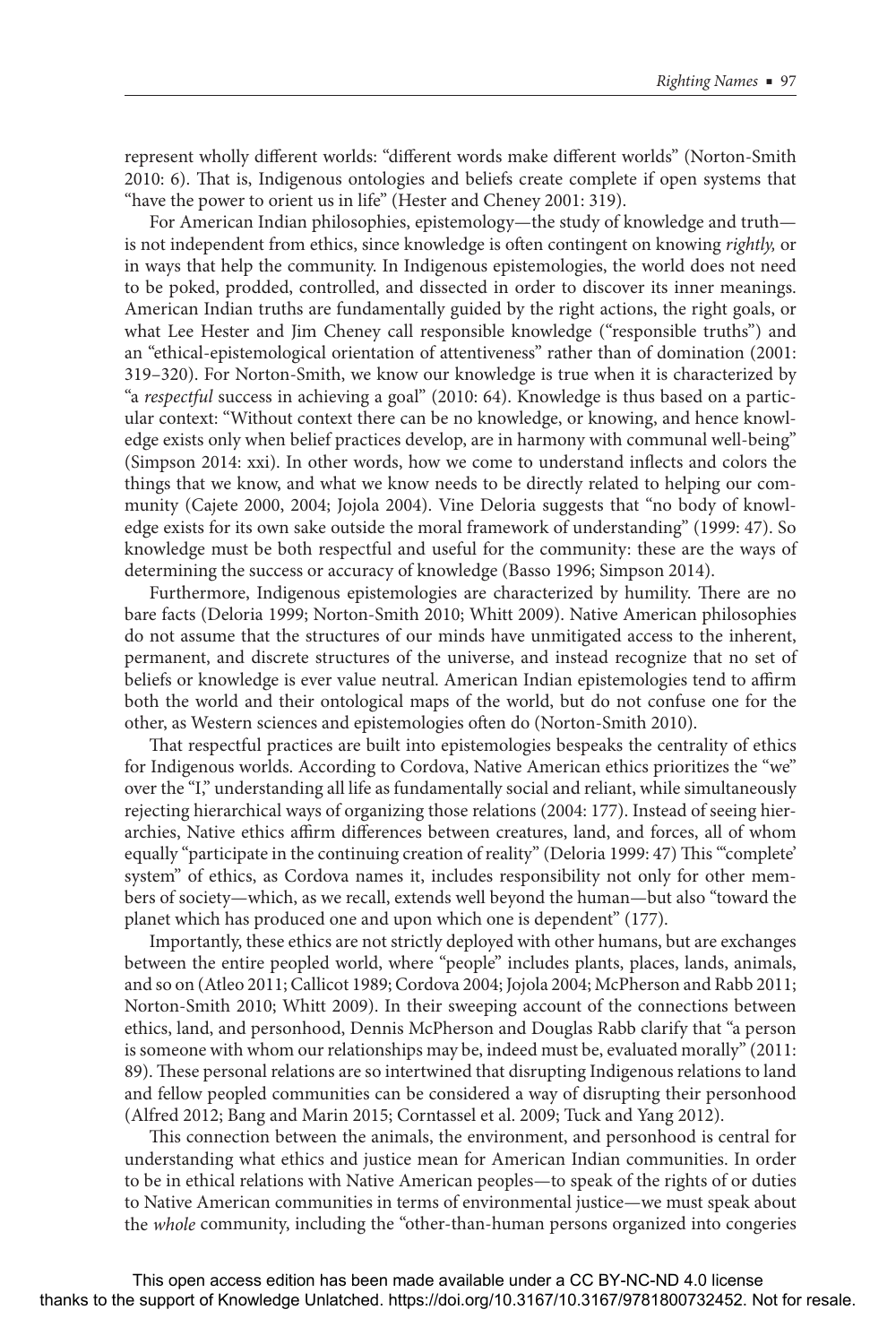of societies alongside Indigenous peoples" (Callicot 1989: 14). So while, for James Grijalva, environmental justice means "achieving a level of environmental quality adequate for Indigenous people to practice and maintain their self-defined cultural relation to the land and natural environment," we must remember that this must also include achieving justice for the *totality* of their peopled communities (2012: 26). In order to affirm this totality, we must respect and defer to Native names, along with the relationships and knowledges they tenderly bear into the more-than-human world (Atleo 2011; Cajete 2000; LaDuke 1999, 2005; Rose 1992; Schreyer et al. 2014; Whitt 2009; Wildcat 2009).

## **Indigenous Philosophy(ies) of Naming**

Because environmental justice depends on affirming Indigenous communities, we now consider how Native American names, naming ceremonies, and practices play a crucial role in establishing, maintaining, and protecting Native communities, and persons within communities (Norton-Smith 2010). But a work of this scope on naming runs the risk of, as Joshua Nelson puts it, erasing "the diversity within the diversities of indigeneity" (2014, 28). So instead of making universal claims about Indigenous naming as such, I attempt to amplify the voices of Indigenous scholars and allies, providing a few leading but contingent characteristics or principles that might serve as a guide, pointing toward the vaster affirmations within complex, Native American namings.

*Names always come from and affirm peopled communities.* In *The Dance of Person and Place,* Norton-Smith provides a rich account of Shawnee child-naming practices and ceremonies that explicate this principle. In these ceremonies, new members of the Shawnee community are named and given *um'soma* affiliations, ten days after birth, by a number of the tribe's elders or other respected persons. In Shawnee life, *um'somaki* are name groups that represent "various kinds of or characteristics of nonhuman animals" (2010: 103). Each tribal member belongs to one *um'soma,* is affiliated with one animal, and shares comradery and companionship with other members of their *um'soma.*

Nine days after a child's birth, two elders, chosen by the family, are asked to spend one night praying and dreaming about the character and traits that each animal's *um'somaki* represent, and to let names appear to them. On the morning of the tenth day, after a name occurs to the elders, the elders present the names that came to them, clarifying which *um'somak* the name belongs to, and retell the characteristics and habits of those animals. Once the parents choose which of the names they prefer, thanks are offered to the animals for their wisdom and power.

Here, one's community is both the condition for and the result of a naming—and community includes the human persons, land, ecosystems, and animals whose *um'somaki* bind them together. The continued placement of children in these *um'somaki* is imperative to continue those creaturely relations. If names and the *um'somaki* change, then those relationships are distanced, dulled, or broken. In fact, naming practices, language, words, and names, and the objects, persons, and relations to which they refer are all considered alive and affective entities, part of a single community that names facilitate and result from.

*Naming ceremonies and practices are themselves agents.* Both are agential, equal parts of the community, as they are responsible for the actual giving and bestowing of a name (Bang and Marin 2015; Norton-Smith 2010). Native naming practices and ceremonies are often those in which "aspects of the natural world (e.g., places and concepts) are assigned names which become semiotic signs of nature–culture relations" (Bang and Marin 2015: 536). The naming ceremony, when done appropriately and respectfully by the correct people, "creates a bond between the name and its bearer, giving the name the power to care for and trans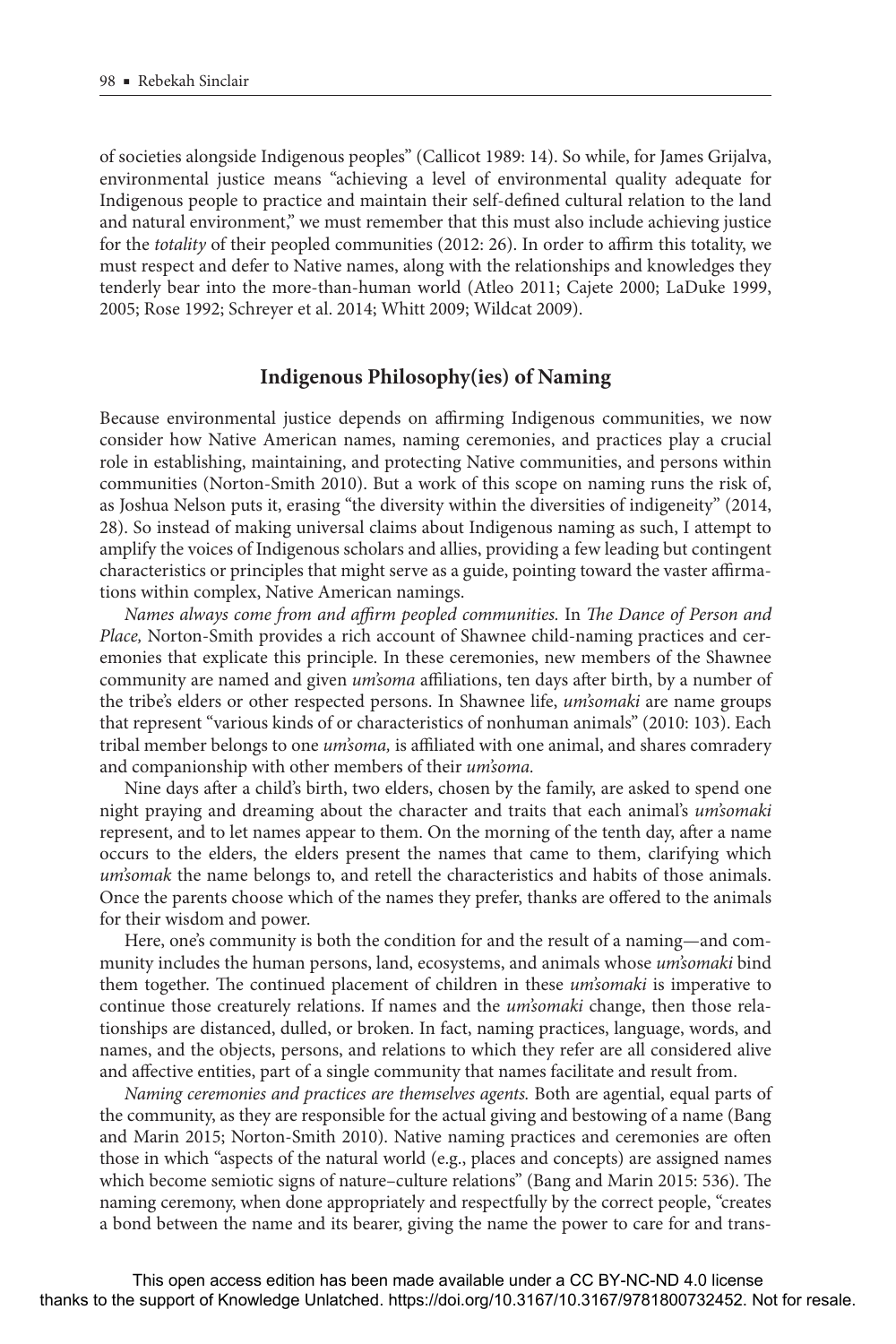form the bearer" (Norton-Smith 2010: 104). It is the ceremony—which is composed of a community, a name, relatives, and an *um'somaki*—that bestows the name with power, setting the name into relation with the name bearer. In other words, the naming ceremony is in part responsible for facilitating or enacting the community. The "creative act of naming" brings bodies into relation with one another (Cajete 2000 181). Citing Gregory Cajete, Bang and Marin conclude that "knowing and building a relationship with land occurs through the 'creative act' of naming" which can make visible "conceptual and relational realities" (2015: 536).

*As agents, naming ceremonies teach respectful, epistemological practices.* Contrary to Western naming, in which names can be applied to any old thing, no matter how distant or abstract, acts of Native naming teach that it is not just inappropriate and presumptive but also impossible to name distant or abstract relations that one does not know, care for, or regularly engage with. Indigenous ways of knowing exchange the apprehension of external and settled states of affairs for respectful and responsible participation with other lives. A name situates the name bearer in a network of relations, outside of which the name does not make sense.

*Names thus result from respectful observations of and participation with, not power over, other agents.* Native names and their ceremonies place "communication and reciprocity with natural environments—rather than the desire to dominate or to establish 'truth claims' about those environments—at the very heart of the production of knowledge and wisdom." Knowledge of the named creatures comes about through attentiveness and respect, not control (Hester and Cheney 2001: 324; see also Norton-Smith 2010). Tim Ingold highlights this characteristic in his discussion of the Koyukon of Alaska and their animal communities. Ingold suggests that the animal people get their names through the character traits they express. Creatures are not named by humans, per se, but appear to name themselves through their own enactments, habits, personal narratives, and individual life stories. For example, "stares into the water" (ospreys) and "knocked the swan down" (green-winged teal) get their names from their own life activities and self-actualization (2011: 170–171). The latter name comes from a story passed down through the Koyukon and still enacted (retold) every time Knocked the Swan Down too hastily and carelessly takes off from the water, disturbing and tipping resting creatures. Instead of abstractly bestowing a name upon a creature based on, for example, the discoverer's name, the creaturely people in the Koyukon community perform and enact their own names. They are agents. When communities refer or speak to these peoples, they respectfully use these names, retelling the stories from which they come. In fact, Ingold calls these names "miniature stories" or "episodes of stories": encountering a name is to encounter and experience a story about one way of being in the world (172). These names then offer real information about the ecological relations in the world.

*Native naming is governed by humility.* The Koyukon first witness practices of selfnaming or agency in which other bodies in their communities name themselves through their stories, actions, songs, and lifeways. Then, as these storied names are passed down within the Koyukon community, the Koyukon respectfully recognize and refer to these creatures through their self-appointed names. Their own role in this naming practice is one of humility: to see and call as the creatures see and call themselves. In her poem "Naming the Animals," Linda Hogan affirms this Native practice of recognizing the names of others over alternative methods such as the biblical telling of Adam's naming of the animals. Of course, Adam's method of naming—basically just point a finger and make a sound—is also the model of scientific naming enabled by power over rather than relationship with. For Hogan, Adam's naming model is ludicrous: "as if [the animals] had not been there / before his words, had not / had other tongues and powers / or sung themselves into life / before him" (1993: 40). As Leanne Simpson reminds us, "true engagement requires consent" from "all beings involved" (2014: 15).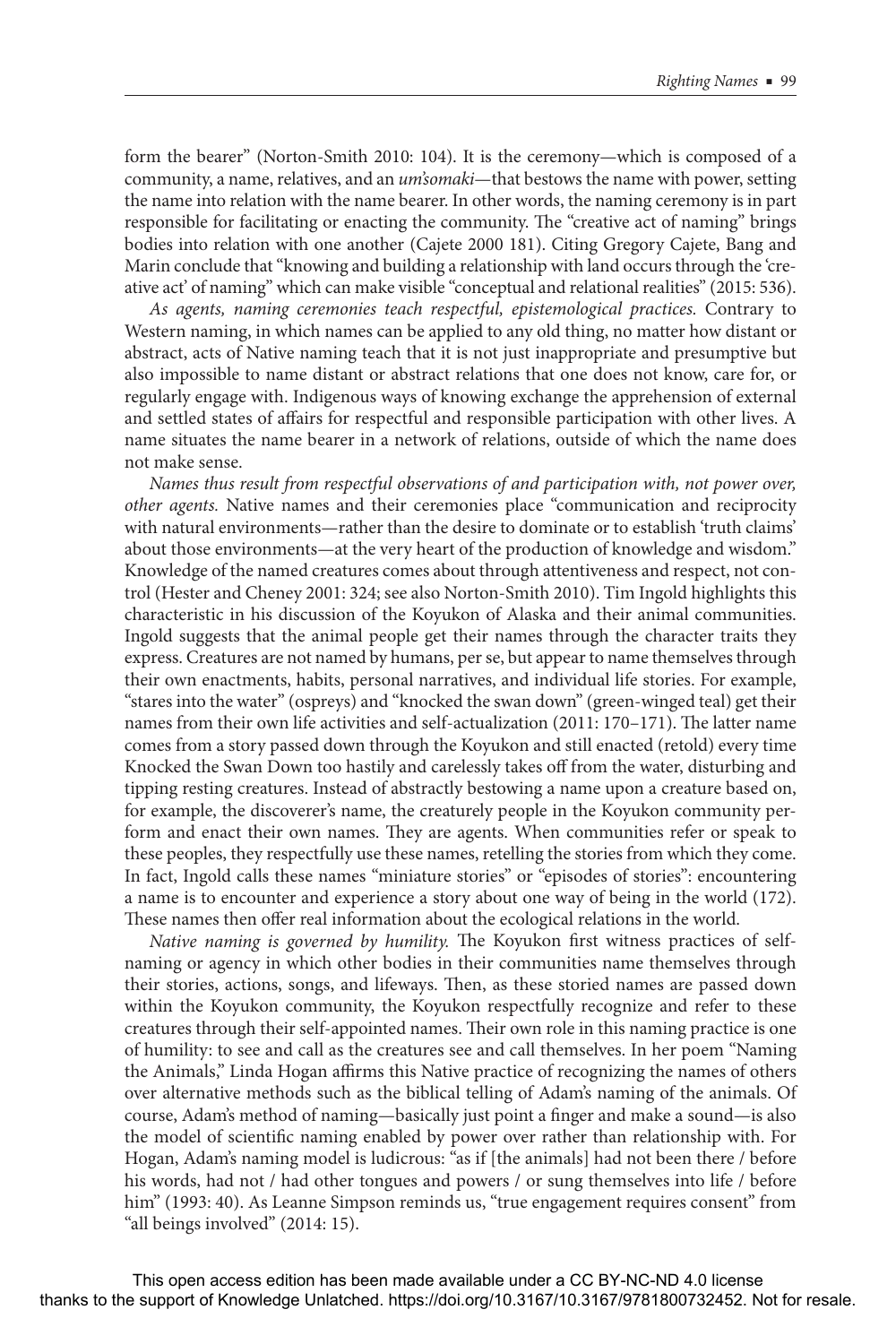*Trial and error are important parts of naming and becoming.* Such is the case in William Smith's Alsea telling of the naming of the animal peoples. As Smith tells it, "Coyote kept on saying, 'I want that all the people should put on this horn. I want to see whom the horn will fit best.'" Notice that the animals are included in the designation 'people,' reminding us that Native ethical communities are composed of nonhumans. As each person (or people group) unsuccessfully tries on the horn, Coyote offers them names according to their practices: "Then crane put it on. He walked around, but attempted to go into the ocean. The Coyote said to him: 'It does not look good on thee, take it off. Thy name will be just crane. Thou wilt habitually wade around for mudcats (catfish). Continuous-Wader shall be thy name'" (quoted in 2012: 34). The animals thus are not essential entities in the world, before their namings; they become who they are through specific acts and are named accordingly.

*Names are context specific.* Western philosophy has obsessed about the difference between proper and improper names. In Native philosophies, names are proper insofar as they refer to specific bodies. But they might also refer to animals, whose names are both proper and common (Coyote, Raven, Spider). At the same time, individuals are often named after places, even as those places are named after other animals or relations, and so on (Basso 1996; Schreyer et al. 2014). Native names disrupt the stable differences between personal, proper names and collective, group names; the name depends on whom and how you encounter (Ingold 2011: 171). This requires listeners to engage and find out context, but it also affirms that being a person and being a collective, or in a set of relations, are interrelated.

*Names themselves are agents.* Names are not mere words or abstract signs that agential minds enact on dormant bodies. Nor are names important only because of the animal person, attribute, or other namesake they convey. According to Norton-Smith, the name bearers, naming community, and namesakes are all "animate entities," but so too are the ceremonies and practices that bestow the names, as well as names themselves (2010: 204). Names have real power as independent agents: they are living, affective, agential entities who exist in relationships with other agents and have real, concrete power in the world on their own terms (Bang et al. 2014; Bang and Marin 2015). To be an agent, or to have agency, is to actively and selectively participate with one's environment (Bang and Marin 2015: 24). Names, along with thoughts, dreams, and stories, as well as all manner of persons (human, plant, animal, etc.) count as animate, as agents. For Norton-Smith, since all of the entities are animate agents, they all display traits of personhood (2010: 7). For this reason, the mutual consent and respect of all agents are imperative if relations are to stand (Simpson 2014). When names and the relations they refer to are not respected, things could go poorly for the named individual or the ceremony participants, or perhaps the name will refuse to stick (Norton-Smith 2010). When chosen wisely, a name "is an animate entity that takes care of its bearer (104).

Finally*, Native American names refer to relations rather than strictly individuals.* Naming does not so much distinguish or individuate one body from others, but instead connects, situates and embeds bodies amongst their instantiating, enabling, cohabiting, co-constituting others. When summarizing Western theories, Steve Martinot suggests Western naming "individuates what it points out by setting it apart." This processes of individuation is totalizing because by separating a thing from its background, and by clarifying its boundaries, one makes it into a whole. This supposes that naming merely "gives presence, or brings to light what is already there awaiting individuation and discernment through an added articulation."

But from an American Indian epistemological perspective, recognizing that there are no "neutral facts," this represents a fundamental misconception about the order of operations. It seems that naming, as a theory of individuation, must actually presuppose the very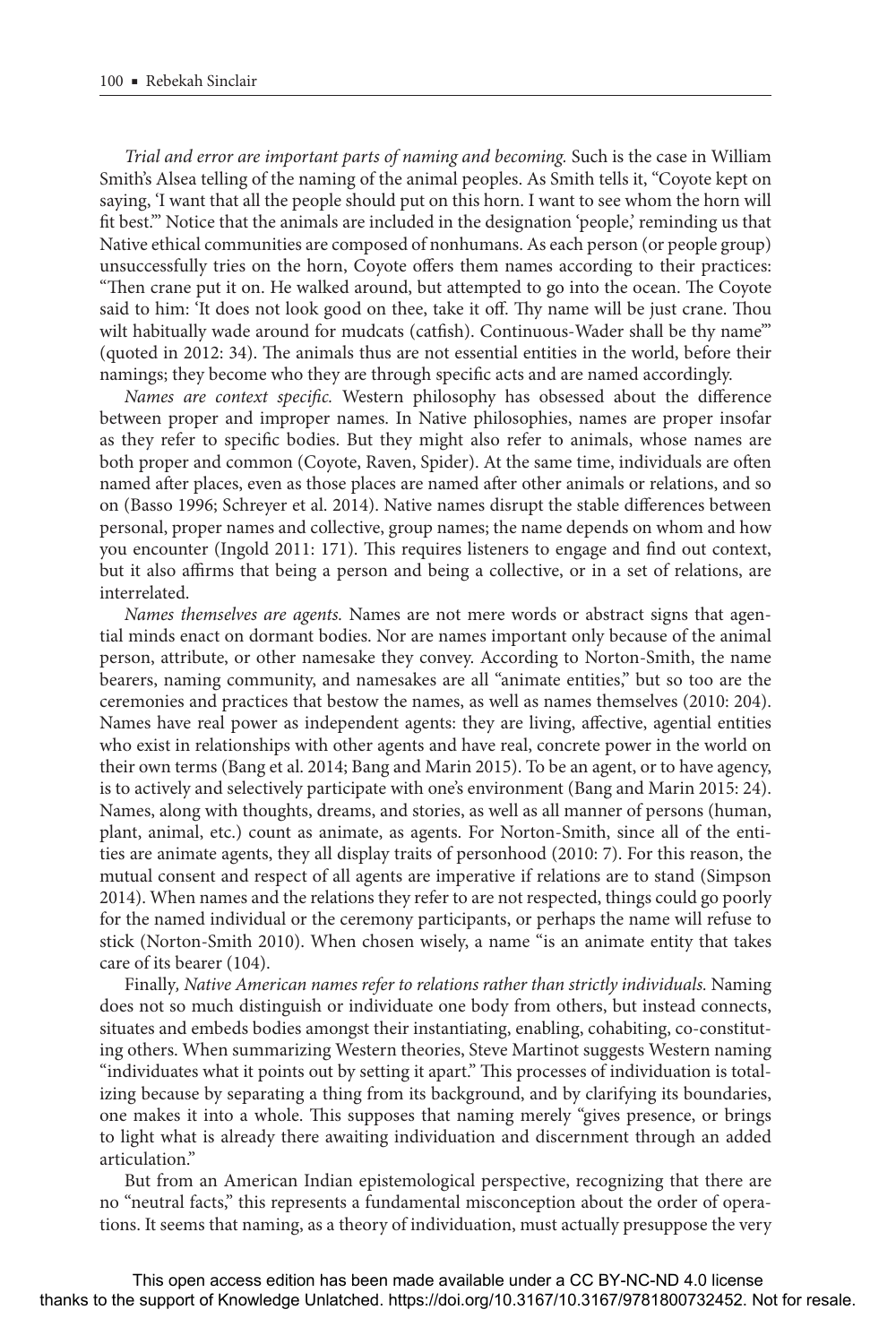self-present, boundaried individual it believes itself only to be perceiving. It merely "points to something one already has in mind" (2006: 28). To borrow Maria Lugones's, phrasing, it is only by ontologically assuming the existence of individual unities—beginning with the belief that "the world of people and things is unified"—that our naming practices serve to extract, differentiate, and individuate (1994: 465).

Of course, Native names also clarify, address, and identify something. Indeed, American Indian naming is hyperattentive to making-present (Bang and Marin 2015: 536). Just as Western naming begins with the individual, and through a "complex series of fictions" convinces itself to have discovered this unity, Native philosophy also assumes the unit of measurement it believes itself to name (Lugones 1994: 464). But there are major differences. First, Indigenous namers not only recognize but explicitly thematize their role in creating meaning in order to know responsibly without assuming their knowledge perfectly captures the world (Norton-Smith 2010). Indigenous epistemologies do not deploy a series of fictions to make their truth universal.

Second, what they assume and make present are "relational realities" (Bang and Marin 2015: 536). Names do not function to pull out stable bodies, or totalize by "separating something from its background" (Martinot 2016: 28). Instead, names identify nodes, axes, concrescences, or intersections in a spider web. These axes cannot be reduced to the mere addition of smaller, component parts (like owl+tree, where owl and tree are individuals added together). Nor is the name-bearing node a boundaried fixture, extractable from the vaster network in which it belongs. Rupert Ross, in collaboration with the Mi'kmaq, claims that Indigenous peoples have "a habit of thinking relationally, i.e., understanding *betweenness* to give rise to (at least temporary) fixities/'things'" rather than assuming a world of atomistic things from the outset (2004: 6).

Names still refer to particular people. But the personhood revealed is fundamentally relational. Persons are always persons-in-relations or individuals-in-relation. Western philosophy sees and picks out individuals, while Native philosophies see relations, groupings. Consider Son of Raven (Clutesi 1967), Standing Bear (2006), or even Coyote (Frachtenberg 2012). To assume that these names pick out individuals is to start from an ontological position that assumes unity. Instead, Son of Raven, Standing Bear, and Coyote name places in relational nodes that have their own character and characteristics but are nevertheless not abstract or extractable.

Third and finally, the individuals-in-relations made present in these names are understood as contingent and shifting, open to change, rather than fixed and permanent. This is in part because many names pick out relations that may shift over time (Basso 1996). The boreal owls in Koyukon territory are not named just because they perch but because they perch in a certain place on a certain kind of tree (Ingold 2011: 272). A rock spring in Apache territory named Tliish Bi Tu'e (Snake's Water) would presumably be named otherwise if inhabited by frogs. Relational shifts or new relational entities are marked by new names and renaming ceremonies (Norton-Smith 2010).

But this is also because many Native names pick out *actions,* where actions are contingent and agential rather than fixed and instinctual. For example, Koyukon animal names pick out actions in the world rather than fixed identities. The mink's name is "bites things in water, spotted sandpipers are "flutters around the shore," boreal owls are "perches on the lower part of spruce trees" (Ingold 2011: 169). Verb-derived names refer to a kind of doing, or a set of actions, or habits, which are in process and changeable, rather static individuals fixed in time and space (Frachtenberg 2012; Ingold 2011; Ross 2004). To behold an animal person is not to observe an object that is then perceived to act. It is "to glimpse a moment of activity that may subsequently be resolved into an objective form." In Koyukon ontology, "each animal is the instantiation of a particular way of being alive" and a mere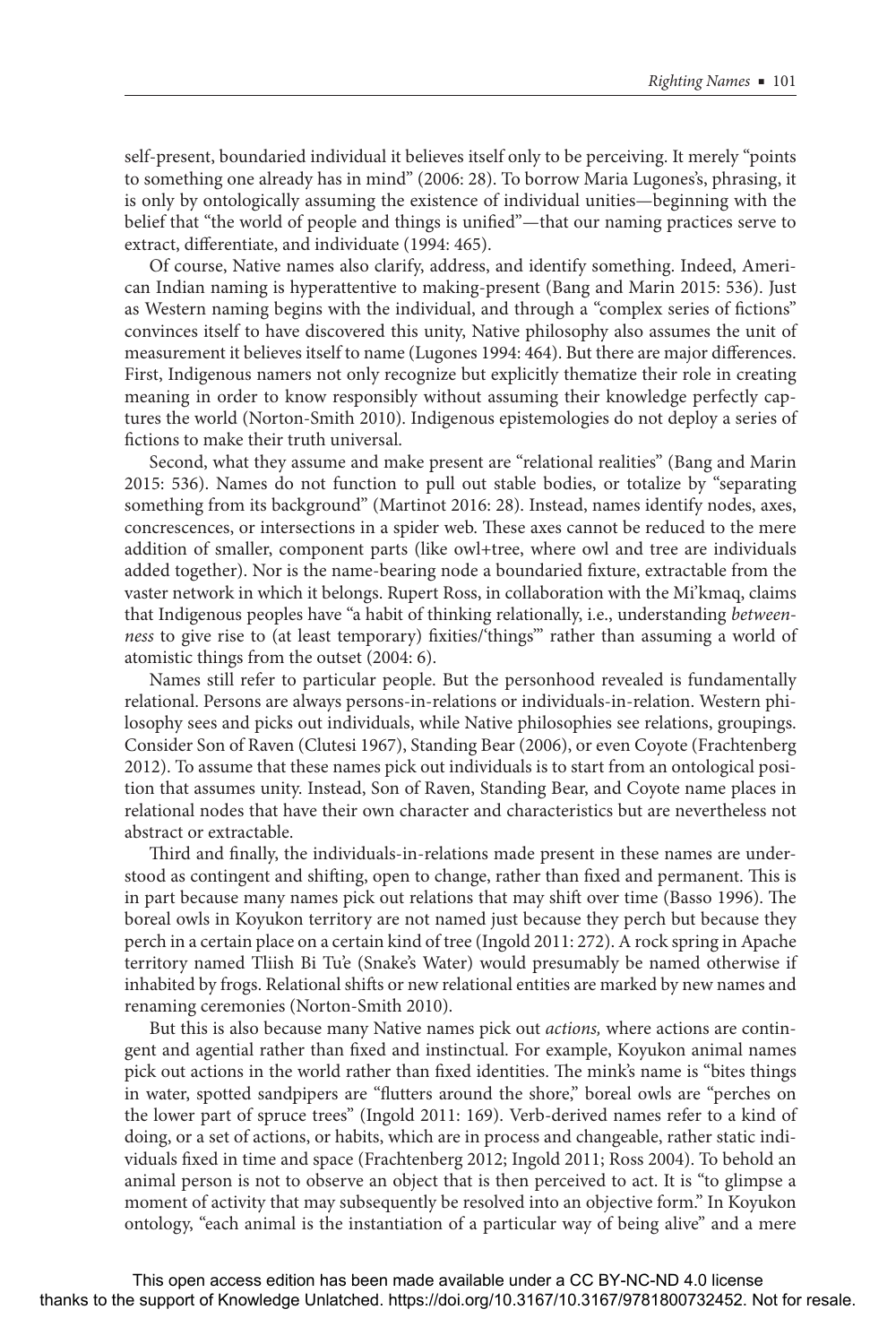"concentration of potential  $\dots$  in the entire field of relations that is life itself" (2011: 170). Indigenous names are "more frequently verb-centered, trying to emphasize not the thing-aspect of Creation but the pattern, flow and function aspect" (Ross 2004). In this way, bodies become visible not as minks but rather through the activity of "minking."

## **Recovering "Proper" Names: Environmental Justice**

When named respectfully, Native names affirm and create ecological relations, educate their users on Native relational ontologies, and enact Indigenous ways of knowing in resistance to settler/ed knowledges. They are thus crucial for decolonizing the environmental movement and for affirming the bonds between Native Americans and their peopled communities. This final section will look at three ways in which recovering or using Native names is important for environmental justice.

 First, reclaiming Indigenous names of people (humans, land, or animals) restores those bodies to their relational networks of respect and care (Bang and Marin 2015; Bang et al. 2014). Names can bring these kinships or axes into being (again). Even as we affirm Native naming, we must be careful not to treat its decolonizing effect as mere metaphor (Alfred 2012; Tuck and Yang 2012). Settlers (especially in environmental movements) have a long and troubled history of using both discourses of decolonization and justice, and of stealing Native stories and words, while simultaneously supporting settler practices of land occupation and use (Whitt 2009). Ethnotopography, a popular anthropological habit in the early 1900s, more frequently than not failed the Native American communities they intended to serve, sometimes despite the author's best efforts, and exposed Native lifeways and worlds to the colonial gaze (Deloria 1999; Standing Bear 2006; Thornton 1997). This led to a Native cultural and linguistic extraction and eradication (Deloria 2007; Rose 1992; Whitt 2009). Foregrounding Native naming without addressing material redistribution affirms settler ideology. Much like language of reconciliation, such gestures might "relegate all committed injustices to the past while attempting to legitimate the status quo" (Corntassel et al. 2009: 145), ignoring other aspects of justice, including widespread recognition and respect of traditional tribal and spiritual practices, Indigenous sovereignty, participation in the political decision-making process, financial transfers and redistribution, and so on (Alfred 2005).

Yet, without these names, supposed settler allies find themselves "paying lip service to the Indigenous peoples of the region while subsequently reinscribing settler names and histories on the landscapes" (Snelgrove et al. 2014, 16). Furthermore, for many Native American peoples who do not strictly separate the material from the nonmaterial (Bang and Marin 2015; Deloria 2007; Wildcat 2009), names are part of the material fight against environmental erasure and ecological injustice. Restoring the proper names of places and peoples not only makes Indigenous lives and relations visible in the present, advancing what Bang et al. (2014) call Indigenous "time-space relations," thus resisting settler temporalities that would relegate them to the past (Bang and Marin 2015). They are *also* part of land reclamation and revitalization, affirming Indigenous knowledges and embedding individuals in the relations to which the names refer (Bang et al. 2014; Bang and Marin 2015; Corntassel et al. 2009; Schreyer et al. 2014). Recall that names are agents that actively situate bodies back in networks of power with land, rivers, places, and peoples (Bang et al. 2014; Bang and Marin 2015). These naming practices are a mode of resistance against settler coloniality because they have the power to establish communities, connect entities to one another, and affirm future-oriented relations; they "make present certain relational realities" (Bang and Marin 2015: 538). Names enact the relations.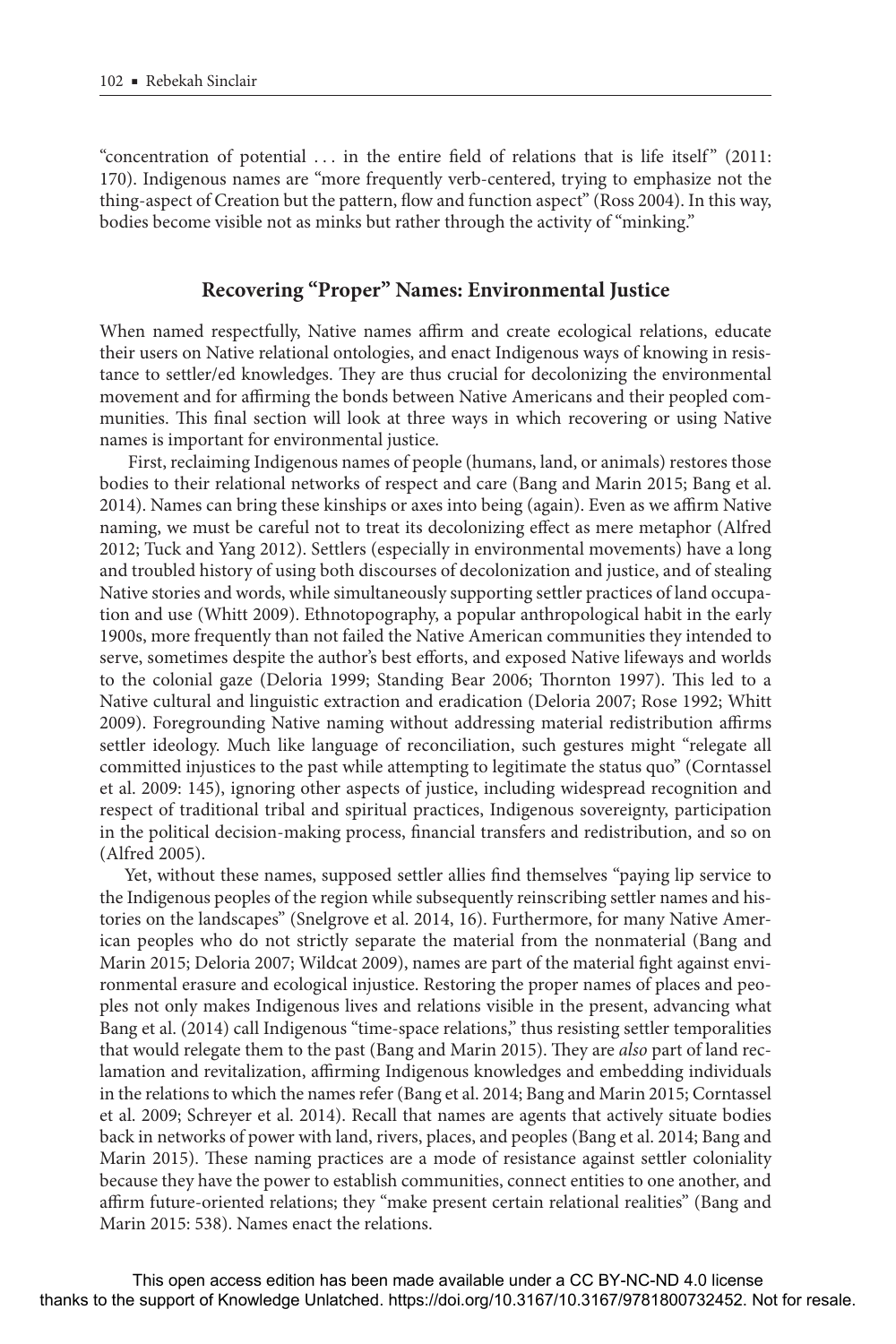Speaking precisely to the reconnection brought about by these names, people of the Taku River Tlingit First Nation, in what settlers call Alaska and northern Canada, have worked to compile an online, interactive map of their territory with Tlingit names, meanings, and stories. Community member Louise Gordon suggested using Tlingit names helps people "get into a good rhythm with the land," and Susan Carlick claims of this renaming, "I think that our land would appreciate it" (quoted in Schreyer et al. 2014). These statements assert that (right) names possess the power to situate their bearers and namers back in *real*, and not simply imagined or abstract, relation to one another. They understand this naming to have real effects on not only the people but also the land, places, and rivers.

Bang and Marin make naming of place and peoples one of their central principles for desettling colonial nature-culture relations (2015: 536). They describe several moments in which an Indigenous name of a plant, river, or spot of land situated Indigenous peoples in the present and in relation to lands. First, Bang and Marin recount a moment in which a Miami teacher, Robert, helps students to understand the ontological stances reflected in Miami names, where "water-animal relationships [are] imbued in language." The use of the Miami name *sikaakwa* for the Chicago River, combined with the teacher's explanation of the river's meandering, connections with other rivers, and land relations, allow the river to become visible as a network of changing, affective relations. This naming thus allows a "counter-mapping" that turns Indigenous ways of knowing into discourses of resistance against settler temporalities (537). *Sikaakwa,* roughly translatable as "pungent onion," even clarifies that the river was named for the onion plants that dotted its shores. Here, Bang and Marin clarify that by naming places "through the use of Indigenous languages," these teachers construct "non-humans as agentic place makers" in networks of ongoing—which is to say, contemporary—relations with the listeners (356).

We already see the second way in which Native names are important for environmental justice. Native names are caretakers of ecological knowledge about the relationships between the creatures, lands, plants, forces, and humans that have composed Native American communities but have been obscured, cut away, or paved over by settler lifestyles and economics. For Indigenous communities to be treated justly, we must recognize that "community" refers to the more-than-human world and that justice must mean learning of and restoring or otherwise caring for the ecological relations of the other bodies in those lands.

The importance of ecological knowledge in restoring ethical, just relations to Native communities is represented by two of the four primary principles guiding the Tlingit effort to restore names to their homeland (and restore their homeland): (1) place names teach you how to respect the land, and (2) place names teach you about the land (Schreyer et al. 2014.) The former reminds us that place names come with stories that contain longheld knowledge and details about lands, creatures, and how to respect them. For example, Tlingit elders recall that the name of their old summer campgrounds near Mount Áa Tlein (Altein, in English, and Tlingit for Big Lake) called "Wéinaa, which means alkali or where caribou used to come for salt lick" (Nyman and Jeer 1993; Schreyer et al. 2014, 107). But according to Tlingit community member Andrew Williams, these names came from stories that taught Tlingit young how to respect the active, seasonal relationship between these entities—the mountain with the lake, the lake with the caribou (Schreyer et al. 2014). Without these names, those stories and their knowledges disappear.

The second principle, that names teach you about the land, is formulated by Tlingit themselves: "Age-old Tlingit place names, as poetic as they are practical, carry valuable ecological and survival information. Place names represent locations where fish spawn, where moose come to drink, where edible fern roots could be found" (Schreyer et al. 2014, 108). Tlingit member David Moss recalls the oddity of a particular European island renaming that erased knowledge the ecosystem and its habitants: "But Teresa Island, I don't know who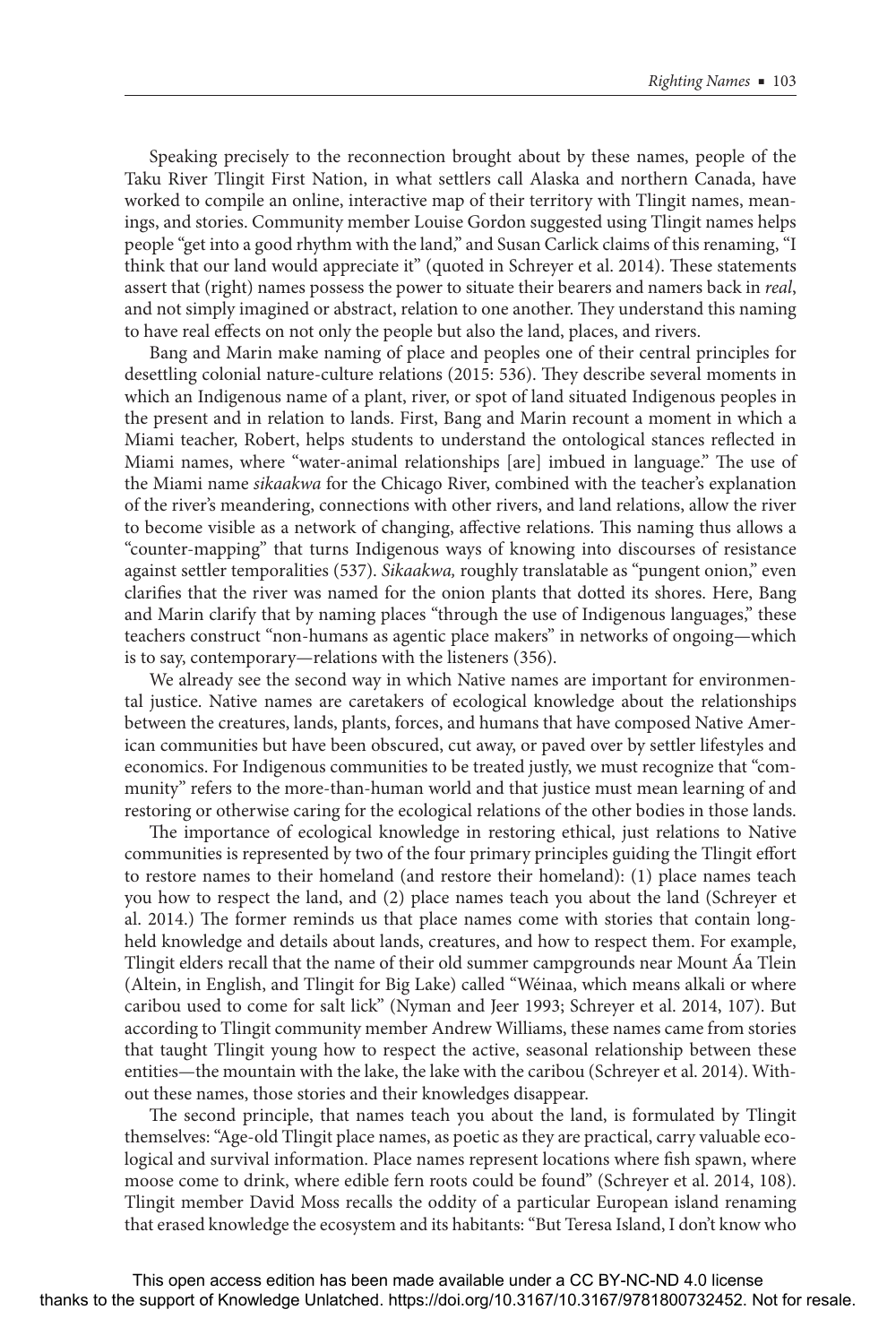Teresa is, but it used to be Goat Island right? That gives you a better idea of what's on that island" (quoted in Schreyer et al. 2014, 124). In his encounters with Apache elder Charles, Keith Basso (1996) is told that many of the place names in western Apache territory refer to waters that have long been dry. As so many place names do (Basso 1996; 2005), these names offer knowledge about the healthy relations between islands and goats, caribou and salt, moose and rivers. Without the knowledge contained in those names, how can we achieve justice for the entire Tlingit community, and not just its humans?

In another example, we find that creaturely names within the Anishinaabe language appeal to relations outside of settler colonial knowledges (Bang and Marin 2015). In this example, by using the Anishinaabe language to describe a dead tree as an entity with an ongoing relationships to the ecosystem, two young Indigenous boys and their mom construct important, desettled, ecological knowledge about the kinship of all lives. About this renaming, Bang and Marin suggest that "this is a remarkable ontological transformation of the presumed possible relations between humans and non-humans as distinct and separate that was present when the interactional medium was English. We suggest the use of Anishinabe language (Ojibwemowin) supported relational perspectives between humans and non-humans" (540).

The ecological relations made present in these names provide much-needed knowledge about restoring and aiding creatures and places that have been devastated by settler technologies or neglect. It is knowledge of relations invisibilized under Western naming schemas. Yet as valuable as those knowledges are, Indigenous naming is not focused on returning things to the "past." Despite the long histories of these Native naming practices, they are not sedimented in an idyllic, pre-settler past, but continue to inform the very lively, very present naming practices of Indigenous peoples in resistance to settler names and the colonial, individualist ontologies they represent. Because Indigenous epistemologies and ontologies tend to be built on change and flexibility, rather than fixity and essences, American Indian worlds can encounter new problems and integrate new ideas into the groups without breaking the system (Deloria 2007; Standing Bear 2006). Native names offer ways of moving forward, even in places where the land and its inhabitants have been violently altered. This flexibility allows them to meet devastating circumstances in ways that still affirm their ontologies (Deloria 2007: 13).

Bang and colleagues' quest to rename their "plant relatives" as well as invasive species highlights how important it is to include Native Americans in the categorization of new relations, entities, and knowledges. Speaking about the process for this naming, the authors

recognized our use of the term invasive species signaled a particular epistemic and ontological stance to youth—a western science one specifically—and not one that we intended. Thus, the term invasive species placed buckthorn, and other plants that were forcibly migrated to Chicago, outside our design principle around naming our plant relatives because while they may not have been our relatives, the term disposed them as relatives to any humans. (2014: 11).

We again see that Native namings reflect ethical knowing and relational ontologies even when they need to create new names and designations for creatures. Bang et al. resist the settler colonial border, nationalist, and police logics that name various new-coming plants "invasive species," a name that would essentialize, and individualize bodies as culprit. Instead, Bang and company affirm the Indigenous epistemological principle that knowing means knowing rightly and in accordance with a relational ontologies, and name them "plants that people lost their relationships with" (11).

 Here we also find Indigenous naming themes at work. As Coyote taught us about the value of trial and error in naming (Frachtenberg 2012), Bang et al. tried out a few names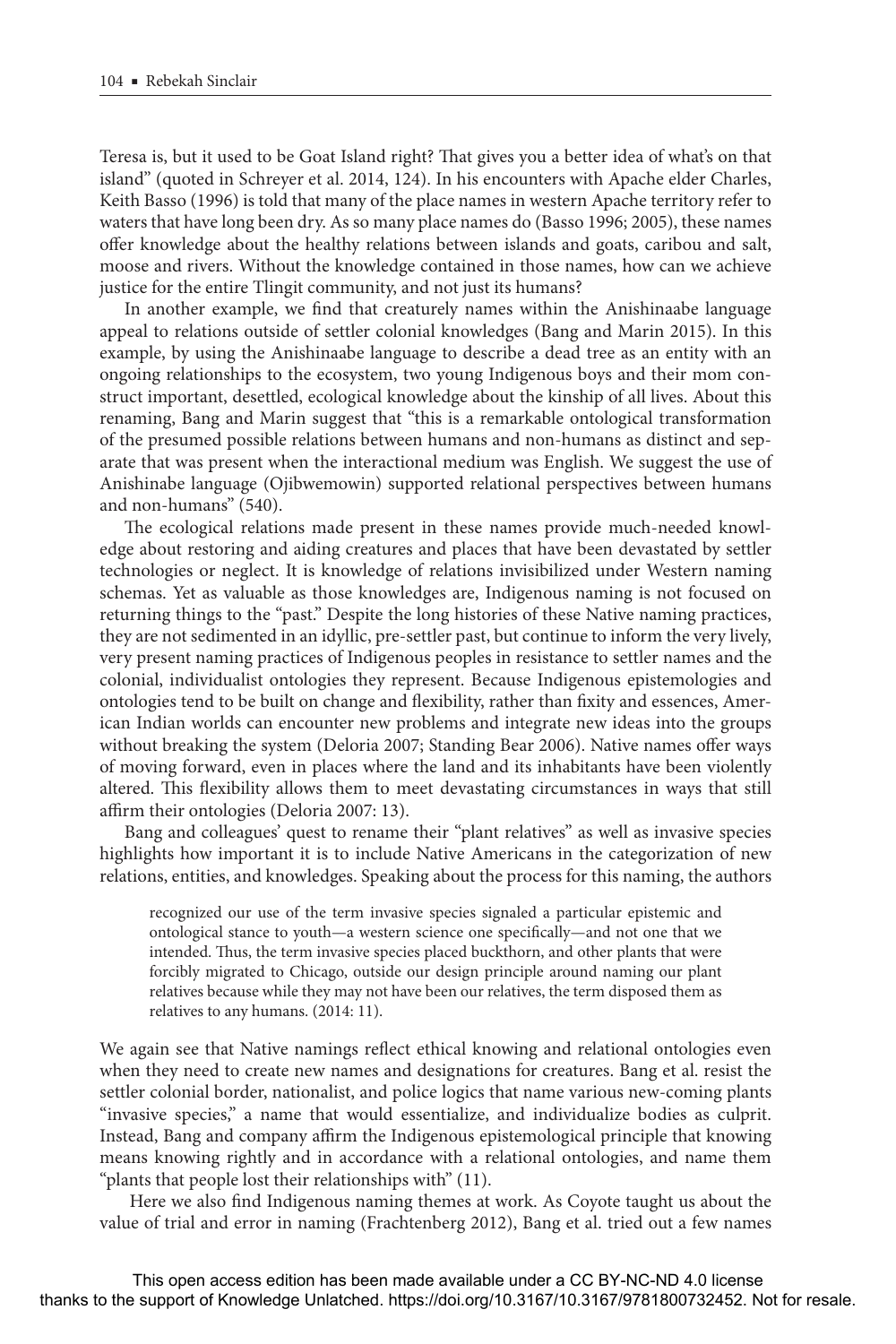to see what fit best: "We 'fished around' to find a name centered in our own epistemic and ontological centers" (2014: 11). And as we learned from the Lakota, Koyukon, Mi'kmaq, and Blackfoot, names are often based on verbs and actions, rather than static identities. Bang et al. also name plant relatives through their actions, and specifically, the losing of relationships. Rather than violent and eradicatory responses, this name makes present a tenderness and concern for the plants and their relational networks.

This reflection on "plants that people lost their relationship with" points toward the third way in which Indigenous names are crucial for environmental justice: using Native names elucidates relational violences that exceed the harms to "individuals." Given our focus on relations, this point is by now already intuitive, so we can be brief. One cannot isolate harms in Indigenous ontologies. If you harm Wéinaa (alkali, where caribou used to come for salt lick), you harm the caribou (Nyman and Jeer 1993; Schreyer et al. 2014). If you harm *Sheshikmaoshike sepe* or *Sikaakwa* (rivers), you will harm the entire network to which they are connected, including the stinking onions and flowing maples. And if you harm these, you harm the Native people who were and are embedded in these communities.

#### **Conclusion**

Working with Native American thinkers, I have tried to explicate the robust philosophies of naming at work in American Indian practices and to demonstrate their importance for better and more just environmental management practices and ecological futures. So what does settler responsibility actually look like?

Maybe we begin with recognizing the names we have been given: "*yonega* is a Tsalagi (Cherokee) term for white settlers, which connotes 'foam of the water; moved by wind and without its own direction; clings to everything that's solid.'" The Dakota use the term "*wasicu* . . . which means 'taker of fat.'" In the northwest of Turtle Island, where I am a guest, "*hwunitum* is a Hul'qumi'num and SENĆOŦEN word for settler, that some have described as 'the hungry people'" (Snelgrove 2014: 16). Accepting these identifications means recognizing we are not mere individuals, but are already seen by and situated within a network of relations to which we are accountable. Why begin here? Because responsibility cannot only mean a feel-good solidarity with, but must, more substantially, mean a responsibility, accountability, or even deferral to.

This responsibility-to means that *yonega* recognize that struggles to reclaim Indigenous place and species names are serious political and ethical struggles about who has the power to tend to or use environmental resources and in what ways. Thus, deferring to and taking up Native names is part of a "commitment to the fundamental concept of sovereignty" for Native Americans (Lomawaima 2007), especially sovereignty over their own lands and relational networks (in which we are also embedded, if often in negative ways). When we do not defer to Native names and knowledges they contain, even attempts at partnership or collaboration between Native Americans and Western scientists can end up "supplanting Indigenous peoples as legitimate knowers" of wildlife, ecological patterns, etc. (Watson 2013: 1099). As long as natural spaces, ecological problems, and environmental victories are understood through and measured in colonial terms and names, environmental resources, political power, and material distribution will lay the hands of the *yonega* (Snelgrove et al. 014).

But American Indian efforts to rename also attempt to rekindle or bring into being the relationships obscured or broken by settler lifeways. To this end, settler responsibility to right names is also an epistemic responsibility to attend other lives in their instantiating relations, not essential identities (Simpson 2014: 8). Deferring to Native American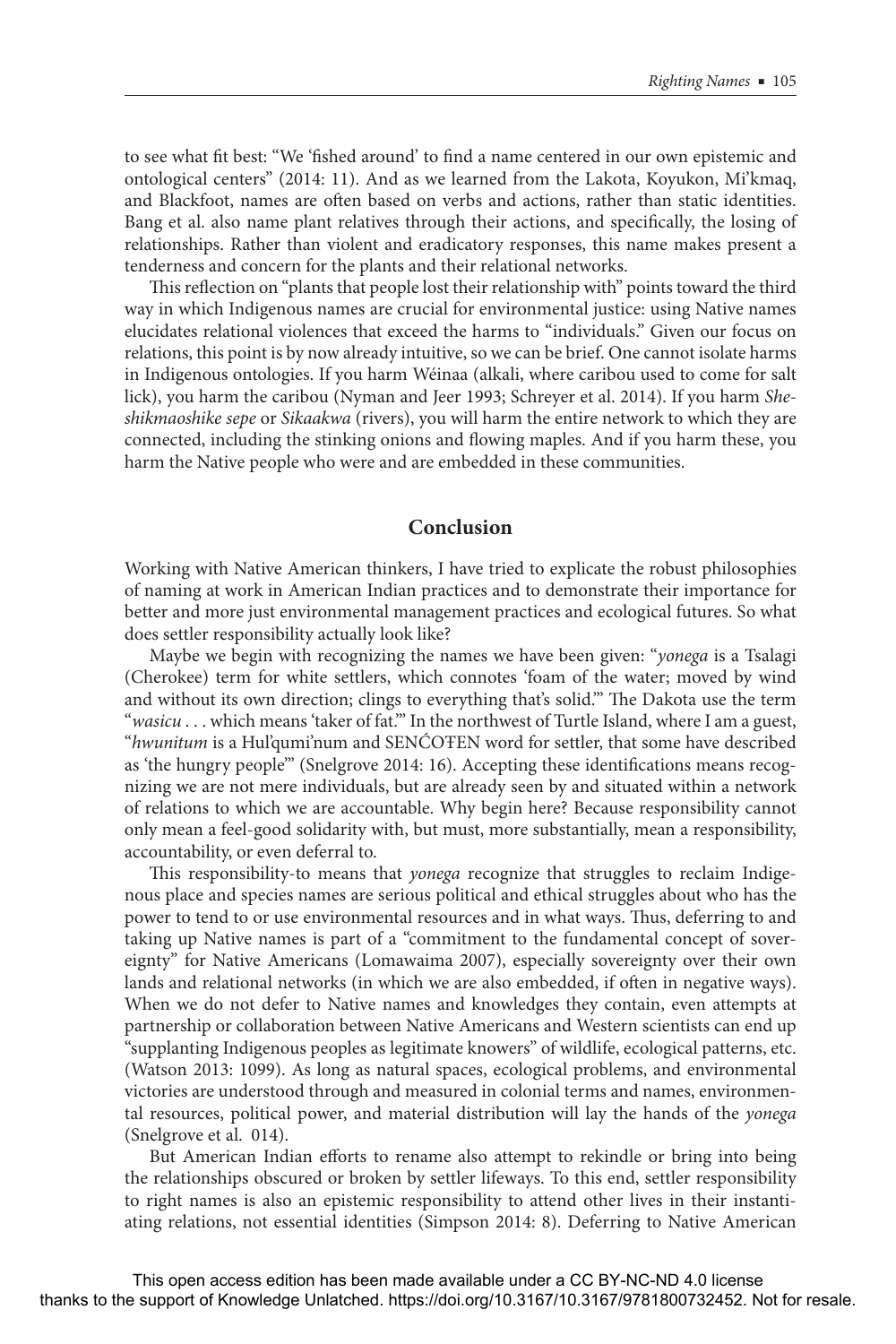names refuses the impulse to see ourselves, or any other creature, as situated outside of or as removed from named relations: for "the environment" is not "something outside of, surrounding a people," but fundamentally "a part of the people" (Whitt 2009: 43). If we want to combat settler violence against Indigenous and creaturely peoples, we must rightly name the bodies-in-relation, human and non, with whom we co-make our worlds (even if those names are not in our language). We must insist on the right names of the places, peoples, creatures with whom we cohabit, and demand that these names and the relations they facilitate become central to environmental movements so that they can unsettle our relations and habits with human and nonhumans alike (Bang and Marin 2015). "May it soon be usefully so" (Basso 1996: xvii).

#### n **ACKNOWLEDGMENTS**

I want to thank my reviewers for helping to make this article stronger and more ethically responsible to the communities with and for whom I work. May we all have reviewers so committed to just writing.

n **REBEKAH SINCLAIR** is a PhD student in the Department of Philosophy at the University of Oregon. Her research, teaching, and writing focus on Environmental Philosophy, Native American (and Decolonial) Philosophy, Feminist Philosophy, and Poststructural Philosophy, with particular delight in and attention to the ways in which these intersect. Email: rsinclai@uoregon.edu

#### n **NOTE**

1. I almost exclusively cite Native American authors. I know that much Western literature, especially anthropology, has treated American Indians as others to be exposed and undressed before the Western gaze. Every non-Indigenous scholar I cite (other than non-Indigenous coauthors) was first cited as a positive resource by Native Americans. I also did extra research to clarify whether they were collaborating with Native American peoples and attending to their voices and preferences. For example, I encountered Tim Ingold in the work of Bang and Marin (2014), and further research confirmed that he is a resource used positively by many Native scholars. Many texts were excluded from this literature review because their claims were clearly at the expense of, and not in the interests of, the Native stories and persons about which they spoke.

#### n **REFERENCES**

Alfred, Taiaiake. 2005. *Wasáse: Indigenous Pathways of Action and Freedom.* Toronto: Broadview Press.

Alfred, Taiaiake. 2012. "Unnatural Disaster: the Psychophysical Effects of Environmental Racism." Presentation at Power/Society/Environment lecture series, University of Otowa, 20 September.

Bang, Megan, Lawrence Curley, Adam Kessel, Ananda Marin, Eli S. Suzukovich III, and George Strack. 2014. "Muskrat Theories: Tobacco in the Streets and Living Chicago as Indigenous Land." *Environmental Education Research* 20 (1): 37–55. https://doi.org/10.1080/13504622.2013 .865113.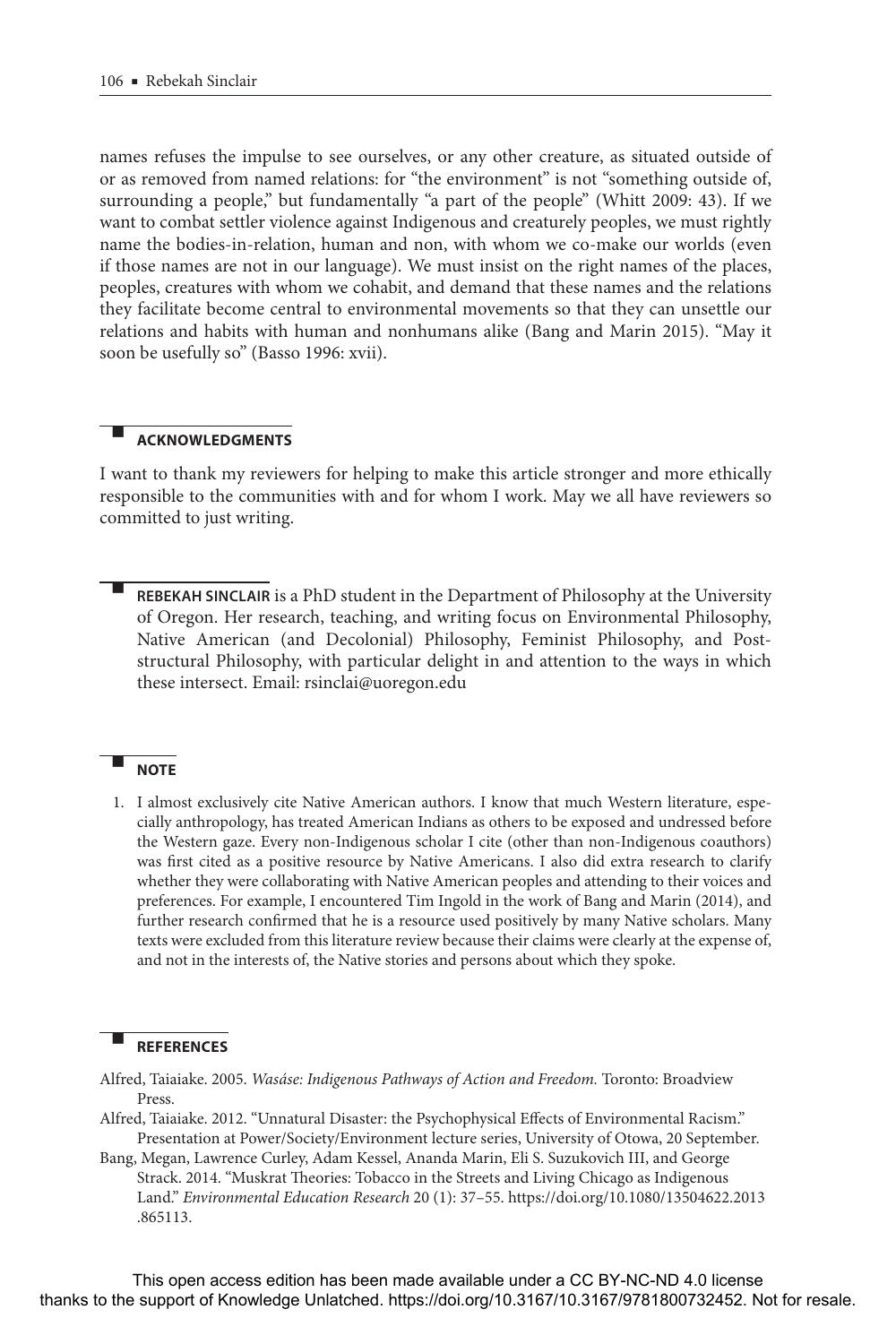- Bang, Megan, and Ananda Marin. 2015. "Nature-Culture Constructs in Science Learning." *Journal of Research and Science Teaching* 52 (4): 530–544. https://doi.org/10.1002/tea.21204.
- Basso, Keith H. 1996. *Wisdom Sits in Places: landscape and language among the Western Apache.* Albuquerque: University of New Mexico Press.
- Cajete, Gregory. 2000. *Native Science: Natural Laws of Interdependence.* Sante Fe, NM: ClearLight Publishers.
- Cajete, Gregory. 2004. "Philosophy of Native Science." In Waters 2004b: 45–57.
- Callary, Edward. 2009. *Place Names of Illinois.* Champaign: University of Illinois Press.
- Callicot, Baird J. 1989. *In Defense of Native Land Ethics.* Albany: State University of New York Press.
- Clutesi, George. 1967. *Son of Raven, Son of Deer: Stories of the Tse-shaht People.* Sidney, BC: Gray's Publishing.
- Cordvoa, V. F. 2004. "Approaches to Native American Philosophy." In Waters 2004b: 27–33.
- Cordova, V. F. 2007. *How It Is: the Native Philosophy of V. F. Cordova.* Ed.Kathleen Dean Moor, Kurt Peters, Ted Jojola, and Amber Lacy. Tucson: University of Arizona Press.
- Corntassel, Jeff, Chaw-win-is, and T'lakwadzi. 2009. "Indigenous Storytelling, Truth-Telling, and Community Approaches to Reconciliation." *English Studies in Canada* 35 (1): 137–159.
- Cruikshank, Julie. 2005. *Do Glaciers Listen? Local Knowledge, Colonial Encounters and Social Imagination.* Vancouver: University of British Columbia Press.
- Deloria, Vine, Jr.. 1999. "If You Think about It, You Will See That It Is True." In *Spirit and Reason: The Vine Deloria*, *Jr., Reader.* Golden, CO: Fulcrum Publishing.
- Deloria, Vine, Jr. (1970) 2007. *We Talk, You Listen: New Tribes, New Turf.* Lincoln, NE: Bison Books.
- Fixico, Donald. 2003. *The American Indian Mind in a Linear World.* New York: Routledge.
- Frachtenberg, Leo. 1920 *Alsea Texts and Myths.* Smithsonian Institution Bureau of American Ethnology, Bulletin 67. Washington, DC: Government Printing Office.
- Grijalva, James. 2012. "Control and Accountability: The Twin Dimensions of Tribal Sovereignty Necessary to Achieve Environmental Justice for Native America." In *Tribes, Land, and the Environment,* ed. Sarah Krakoff and Ezra Rosser, 25–42. Burlinton, VT: Ashgate.
- Hester, Lee, and Jim Henney. 2001. "Truth and Native American Epistemology." *Social Epistemology*  15 (4): 319–334. https://doi.org/10.1080/02691720110093333.
- Hogan, Linda. 1993. *The Book of Medicines.* Minneapolis, MN: Coffee House Press.
- Ingold, Timothy. 2011. *Being Alive: Essays on Being, Knowledge, and Description.* New York: Routledge.
- Jojola, Ted. 2004. "Notes on Idenitity, Time, Space and Place." In Waters 2004b: 87–96.
- Kripke, Saul. 1980. *Naming and Necessity.* Cambridge: Harvard University Press.
- Kulchyski, Peter. 2000. "What Is Native Studies?" In *Expressions in Canadian Native Studies,* ed. Ron F. Laliberte, 13–27. Saskatoon: University of Saskatchewan Extension Press.
- LaDuke, Winona. 1999. *All Our Relations: Native Struggles for Life and Land.* Cambridge: South End Press.
- LaDuke, Winona. 2005. *Recovery the Sacred: The Power of Naming and Claiming.* Cambridge: South End Press.
- Lomawaima, K. Tsianina 2007. Remarks for Friday morning plenary session at the annual meeting of the Native American and Indigenous Studies Association, University of Oklahoma, Norman, OK, 3–5 May. https://www.naisa.org/wp-content/uploads/2018/01/Lomawaima\_Plenary\_ Remarks\_OU\_0.pdf.
- Lugones, Maria. 1994. "Purity, Impurity, and Separation." *Signs* 19 (2): 458–479. https://doi.org/ 10.1086/494893.
- Martinot, Steve. 2006. *Forms of the Abyss: A Philosophical Bridge Between Sartre and Derrida.* Philadelphia: Temple University Press.
- McPherson, Dennish, and Douglas Rabb. 2011. *Indian From the Inside: Native American Philosophy and Cultural Renewal.* London: McFarland & Co.
- Middleton, Beth Rose. 2013. "'Just Another Hoop to Jump Through?' Using Environmental Laws and Processes to Protect Indigenous Rights." *Environmetnal Management* 52 (5).
- Nelson, Joshua B. 2014. "The Uses of Indigenous Literatures." *World Literature Today* 88 (5): 28–32.
- Norton-Smith, Thomas. 2010. *The Dance of Person and Place.* Albany: State University of New York Press.